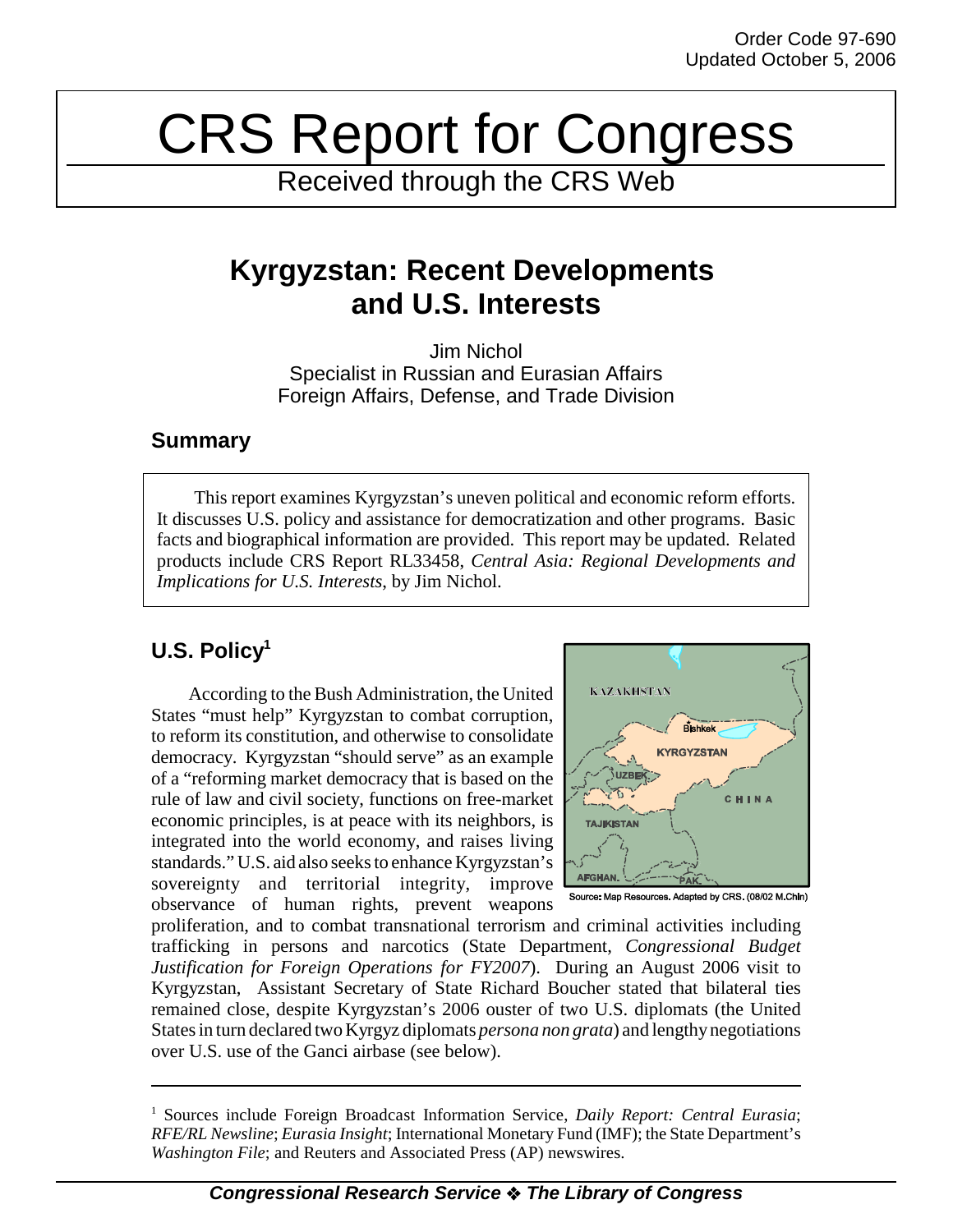Cumulative U.S. humanitarian and technical budgeted assistance to Kyrgyzstan for FY1992-FY2005 was \$806.54 million (FREEDOM Support Act and other agency funds), with Kyrgyzstan ranking third in such aid per capita among the new independent states of the former Soviet Union (by comparison, EU grants and loans amounted to about \$250 million). Estimated foreign aid for FY2006 (FREEDOM Support Act, other Function 150 funds, and supplemental appropriations, and excluding Defense and Energy Department funds, or funding for exchanges.) was \$39.01 million. The Administration's FY2007 request for \$37.86 million in aid for Kyrgyzstan is planned to help the government adopt businessfriendly fiscal management and zoning regulations, help businesses improve accounting procedures, assist civil society NGOs, provide legal advice to media, improve the efficiency of courts in handling commercial and anti-corruption cases, improve primary health care, and combat terrorism and trafficking in people and drugs (*Congressional Budget Justification* and U.S. Agency for International Development, *Budget Justification for FY2007, Program Annex*).

#### **Kyrgyzstan: Basic Facts**

**Area and Population:** Land area is 77,415 sq. mi.; about the size of South Dakota. Population is 5.21 million (*CIA World Factbook*, July 2006 est.). **Ethnicity:** 65.7% Kyrgyz; 11.7% Russians; 13.9% Uzbeks, 1% Uighurs; 0.4% Germans, and others (*Kyrgyz Statistics Committee*, 2001 est.). Ethnic Uzbeks are a majority in southern Kyrgyzstan. About 420,000 ethnic Kyrgyz reside elsewhere in the former Soviet Union and 170,000 in China. **Gross Domestic Product:** \$10.65 billion; per capita GDP is about \$2,100 (*CIA World Factbook*, 2005 est., purchasing power parity). **Political Leaders:** *President:* Kurmanbek Bakiyev; *Legislative Speaker*: Marat Sultanov; *Prime Minister:* Feliks Kulov; *Foreign Minister:* Alikbek Dzhekshenkulov; *Defense Minister:* Ismail Isakov. **Biography:** Bakiyev was born in 1949 in southern Kyrgyzstan and was trained as an electrical engineer. In 1991, he became first secretary of the Kok-Yangak city Communist Party committee, then chairman of the city soviet (council), then of the Jalal-Abad regional soviet. In 1994, he became chairman of the State Property Fund, in 1995 governor of Jalal- Abad region, and in 1997 of Chu region. In December 2000, he was approved as premier, but was held culpable in the deaths of protesters and ousted in May 2002. He became leader of the opposition People's Movement. He lost in the legislative run-off in March 2005. He was appointed premier and acting president by the legislature in late March 2005 following protests that led former President Askar Akayev to flee.

### **Contributions to the Campaign Against Terrorism**

The Kyrgyz government declared its support for the war on terrorism almost immediately after the September 11, 2001, attacks on the United States and approved a U.S. request to use Kyrgyz airspace for counter-terrorist operations in Afghanistan. In November 2001, it was reported that U.S. combat aircraft were to be deployed in Kyrgyzstan. Reportedly, Uzbekistan's restrictions on flights from its airbases were a major spur to this U.S. decision. The U.S. military repaired and upgraded the air field at the Manas international airport (the U.S. facilities were named after the late New York City firefighter Peter J. Ganci), and war support to Afghanistan began in March 2002. The Defense Department reported in late 2003 that the airbase at that time was the "primary hub" for trans-shipping personnel, equipment, and supplies to Afghanistan.

In mid-2005, after Uzbekistan imposed more limits on U.S. flights at the Karshi-Khanabad (K2) airbase and then ordered its closure, U.S. flights increased at Ganci. Although Bakiyev had endorsed a call by the Shanghai Cooperation Organization (SCO; see below) in early July 2005 to consider closing regional bases supporting operations in Afghanistan, he pledged to visiting U.S. Defense Secretary Donald Rumsfeld in late July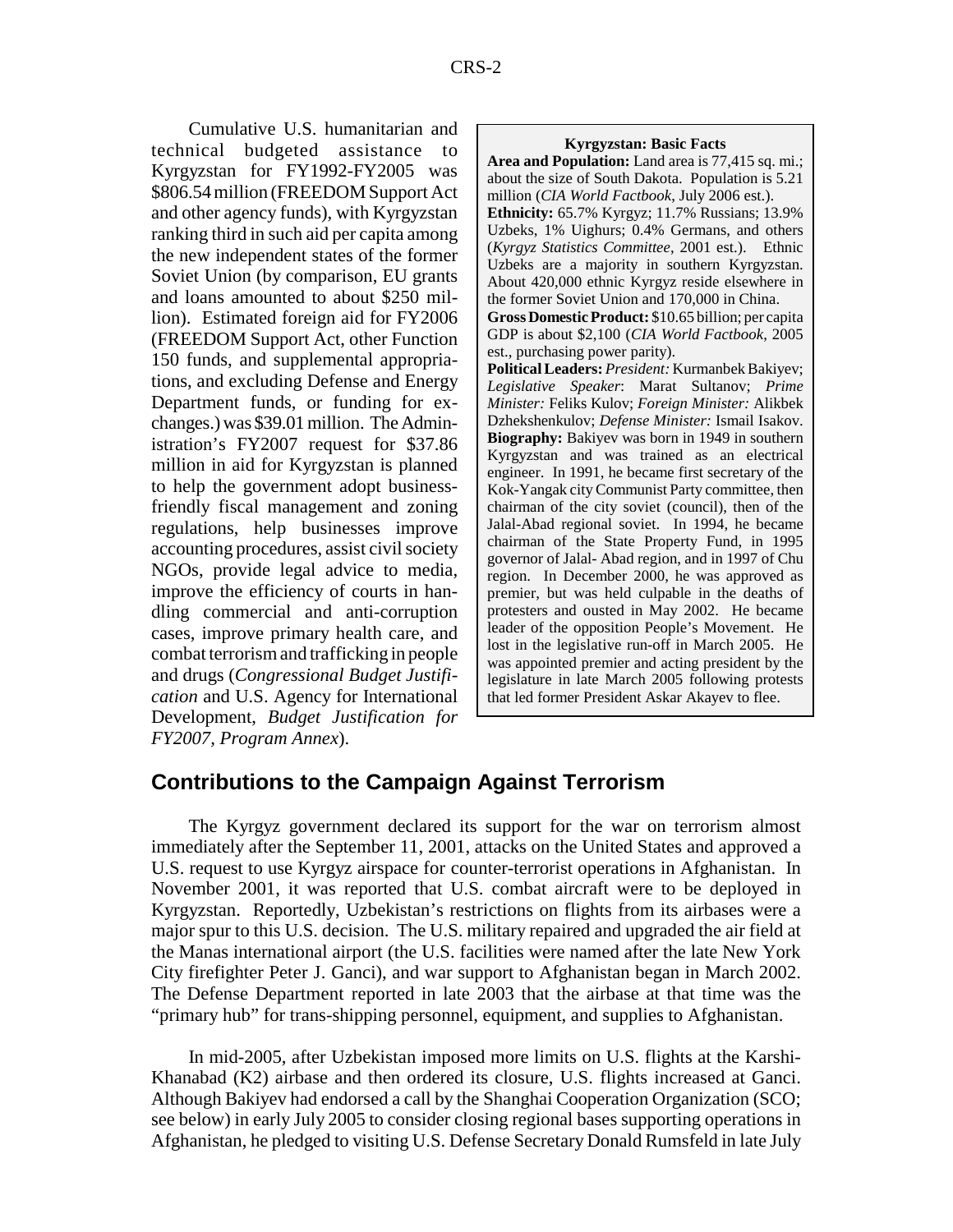2005 and visiting Secretary of State Condoleeza Rice in October 2005 that operations at Ganci would continue. Negotiations over the scope of U.S. payments for basing and related services were drawn out. In April 2006, President Bakiyev threatened to close Ganci unless the United States soon agreed to new terms, including a reported yearly payment of \$200 million. On July 14, 2006, the two sides issued a joint statement that they had resolved the basing issue. Although not detailing how much the United States would pay for access to Ganci, it was announced that the United States would provide \$150 million to Kyrgyzstan in "total assistance and compensation over the next year," subject to congressional approval. Some reports indicated that the portion of this amount devoted to "renting" the airbase would be \$20 million.

Just after U.S.-led coalition forces began ground operations in Iraq in March 2003, Kyrgyzstan's Legislative Assembly (lower chamber) issued a statement calling for the United States to cease "gross violations" of international law. Although Kyrgyzstan's then-Foreign Minister Askar Aytmatov told Vice President Cheney during a June 2003 U.S. visit that Kyrgyzstan was ready to send peacekeepers to Iraq and Afghanistan, in April 2004 the presidential spokesman and the defense minister announced that Kyrgyzstan had no plans to send peacekeepers to either country.

#### **Foreign Policy and Defense**

In a speech to the legislature in September 2006, President Bakiyev stated that his "new blueprint" for foreign policy emphasized ties with its neighboring states — Kazakhstan, Uzbekistan, Tajikistan, and China — to ensure border security and trade. Among second-tier "foreign" countries such as Russia, the European Union, Japan and the United States, he stated that Kyrgyzstan would form "partnership" ties with those that support Kyrgyzstan and would not permit them to interfere in Kyrgyzstan's "internal affairs." Cultivating good ties with China, Kyrgyzstan joined Russia, Kazakhstan, and Tajikistan in 1996 and 1997 in signing agreements with China on demarcating and demilitarizing the former Soviet-Chinese border. Many in Kyrgyzstan are concerned that China's economic and population growth in bordering areas threatens the country.

Kyrgyzstan's relations with Uzbekistan have been marked by trade, border, and other disputes. Tension escalated in mid-2005 when Kyrgyzstan permitted U.N. emissaries to evacuate about 450 Uzbek refugees who had crossed the border to flee fighting in Andijon. Uzbek officials maintained that Kyrgyzstan had served as a base of operations for "terrorists" (including citizens of Kyrgyzstan) who invaded and attacked Andijon and as a safe haven after the "terrorists" fled. Perhaps somewhat easing tensions, the security services of the two countries signed an accord in July 2006 calling for joint anti-terrorism operations, which has resulted in the arrests of dozens of mainly ethnic Uzbek "terrorists" in Kyrgyzstan. Visiting President Bakiyev and Karimov also issued a statement in October 2006 reaffirming mutual adherence to the 1996 Kyrgyz-Uzbek Treaty on Eternal Friendship and setting forth future goals for strengthening relations.

Bakiyev has stressed close relations with Russia. Reasons include hoped-for economic and trade benefits and security ties to alleviate concerns about terrorism and to balance ties with the United States and China. These ancillary (and perhaps partly countervailing) security ties with the United States and China (and NATO and the SCO), create what former Kyrgyz President Askar Akayev in December 2003 hailed as "comprehensive" security. Kyrgyzstan and Russia concluded a Friendship and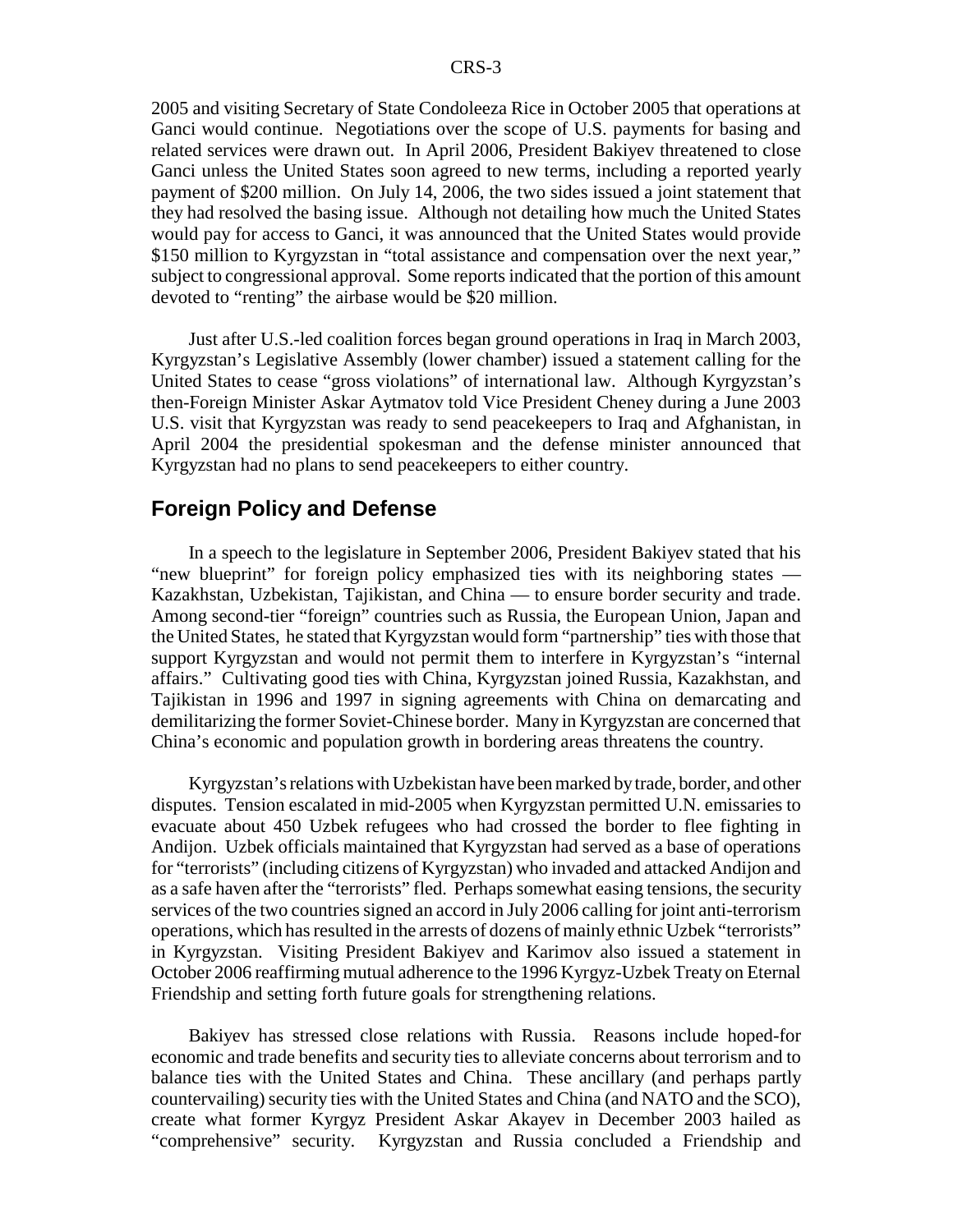Cooperation Treaty in 1992, and Kyrgyzstan signed the Commonwealth of Independent States' (CIS) Collective Security Treaty (CST) in 1992 and 1999. These and other agreements call for cooperation with Russia in training and defense.

Several hundred Russian border troops (most reportedly were Kyrgyz citizens) guarded the Chinese border until 1999, when Russia handed over control to Kyrgyzstan, citing costs and other reasons. However, Russia ramped up its security presence in September 2003 with the signing of a 15-year military basing accord with Kyrgyzstan for use of the Soviet-era Kant airfield near Kyrgyzstan's capital of Bishkek and the Ganci airbase. A Russian military publication stated in September 2005 that the base hosts about 10 aircraft and 250 troops (well under announced levels) and that the runway and infrastructure needs upgrading. The Russian troops ostensibly also form part of a CST rapid deployment force. Although the purpose of the base purportedly is to combat regional terrorism and defend southern CIS borders, Putin stressed that the base "enshrines our military presence in Kyrgyzstan," appearing to underline that the base also counters U.S. and NATO security influence. In September 2006, Russian media reported plans for a CST "Joint Force Grouping," consisting of some 10,000 troops based in the regional states, including at Kant, which would come under an integrated command in the case of outside aggression. Allegedly, Kyrgyzstan has raised concerns about this Russian proposal. The CIS Anti-Terrorist Center — a body created at Putin's urging to facilitate cooperation between intelligence agencies of the member-states — set up a regional branch in Bishkek after September 11, 2001.

Kyrgyzstan's armed forces number about 12,500 active ground and air force troops. There are also about 5,000 border guards (*The Military Balance 2005-2006*). Most of the troops are ethnic Kyrgyz conscripts, though some officers are Russians. Many or most Kyrgyz officers have received training in Russia. Most weapons and equipment are purchased from Russia. Defense Minister Isakov is phasing in Kyrgyz as the language of command. He also has raised the minimum age of conscription to 20 and adopted a twelve-month term of conscription and plans for eventually switching to an all-volunteer military. Kyrgyzstan joined NATO's Partnership for Peace (PFP) in 1994 and has participated in several PFP exercises in the United States, Central Asia, and elsewhere.

 A reported 800 guerrillas belonging to the terrorist Islamic Movement of Uzbekistan (IMU) and other groups from Tajikistan invaded Kyrgyzstan in July-August 1999, taking Japanese geologists and others hostage and occupying several Kyrgyz villages. They allegedly aimed to create an Islamic state in south Kyrgyzstan as a springboard for jihad in Uzbekistan. Another possible aim may have been to secure drug trafficking routes. Kyrgyzstan received air support from Uzbekistan and Kazakhstan and expelled the invaders in October 1999. The incursion illustrated ties between terrorists in Central Asia, Russia (Chechnya), and Afghanistan, and the need for Kyrgyzstan to bolster its defenses. In August 2000, a reported 500 IMU and other insurgents again invaded southern Kyrgyzstan (others invaded Uzbekistan), taking U.S. tourists hostage and causing thousands of Kyrgyz to flee. Uzbekistan provided air and other support, but Kyrgyz forces were largely responsible for defeating the insurgents by late October 2000. An incursion across the Tajik border by about a dozen alleged IMU members in May 2006 appeared to shock the government and lead to closer Kyrgyz security ties with Uzbekistan and the SCO.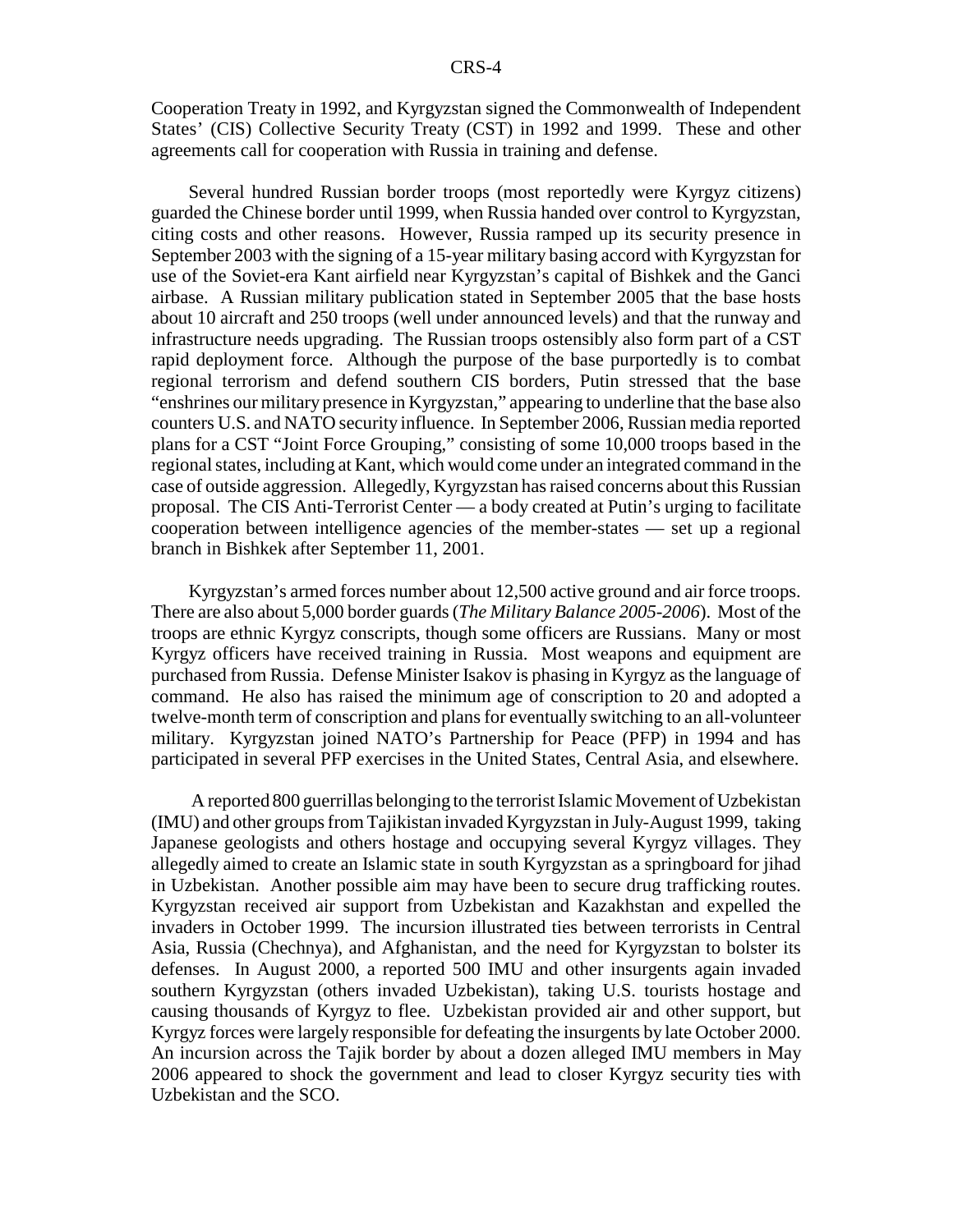The State Department designated the IMU as a Foreign Terrorist Organization in September 2000. According to the State Department, the IMU did not invade Central Asia in 2001, in part because Al Qaeda and the IMU were helping the Taliban to fight the Afghan Northern Alliance. Although much of the IMU was decimated by U.S.-led coalition operations in Afghanistan in late 2001, the IMU seemingly has restored some of its presence in Kyrgyzstan. In 2002 and 2003, the IMU set off bombs in Bishkek and Osh. Kyrgyzstan arrested the bombers in May 2003, allegedly before they were able to carry out a plan to bomb the U.S. Embassy. After an armed incursion from Tajikistan by about a dozen alleged IMU members in May 2006, Defense Minister Isakov stated that the IMU, HT, and other such groups were increasingly threatening national security.

#### **Political and Economic Developments**

Dissatisfied with a 1993 constitution that he described as democratically "idealistic," former President Akayev orchestrated constitutional referendums to enhance his power in October 1994, February 1996, and October 1998. These changes created a weak bicameral legislature called the Jogorku Kenesh (Supreme Assembly), gave the president greater power to veto legislation, dissolve the legislature, and appoint all but the prime minister without legislative confirmation, made it more difficult to impeach the president, restricted legislative power over bills involving the budget or other expenditures, and limited a legislator's immunity from prosecution. Despite these constitutional changes, the legislature continued to display a degree of independence by overriding presidential vetoes, criticizing government policies, and voting on confidence in the prime minister and cabinet. The most recent referendum, in February 2003, re-created a unicameral legislature (the Jogorku Kenesh) of 75 members and eliminated party list voting, a provision many of the 43 registered parties feared would threaten their ability to gain seats and hence to survive politically.

A February 27, 2005, election (and March 13 runoff) of this new legislature resulted in opposition candidates winning less than 10% of seats, although there reportedly were many close races where they "lost" only by a few votes. The U.S. State Department judged the election as somewhat improved over previous ones but still falling seriously short of democratic standards. According to the OSCE, serious irregularities included biased state-controlled media and other heavy government use of administrative resources. Opposition party-led protestors called for a new election and Akayev's resignation, and they occupied several regional and district government buildings, including in the southern city of Osh. When they stormed government buildings in Bishkek on March 24, 2005, Akayev fled the country. Some observers hailed this coup as a third instance of a so-called "democratic revolution" in Eurasia, like those in Georgia and Ukraine. (See also CRS Report RL32864, *Coup in Kyrgyzstan*.)

Opposition politician and acting president Kurmanbek Bakiyev received 88.71% of about 2.0 million votes in a 7-person presidential election in Kyrgyzstan held on July 10, 2005. The OSCE stated that "fundamental civil and political rights were generally respected," but it raised concerns about the "problematic" vote count. Bakiyev's main competitor, Feliks Kulov, pulled out of the race after the two agreed that if Bakiyev won, he would nominate Kulov as premier. The "tainted" legislature was retained, purportedly because Bakiyev feared that another election would exacerbate political instability. The legislature increasingly has raised concerns about executive branch policies, corruption, and nepotism. Helping to relieve regional tensions, Bakiyev symbolizes southern interests